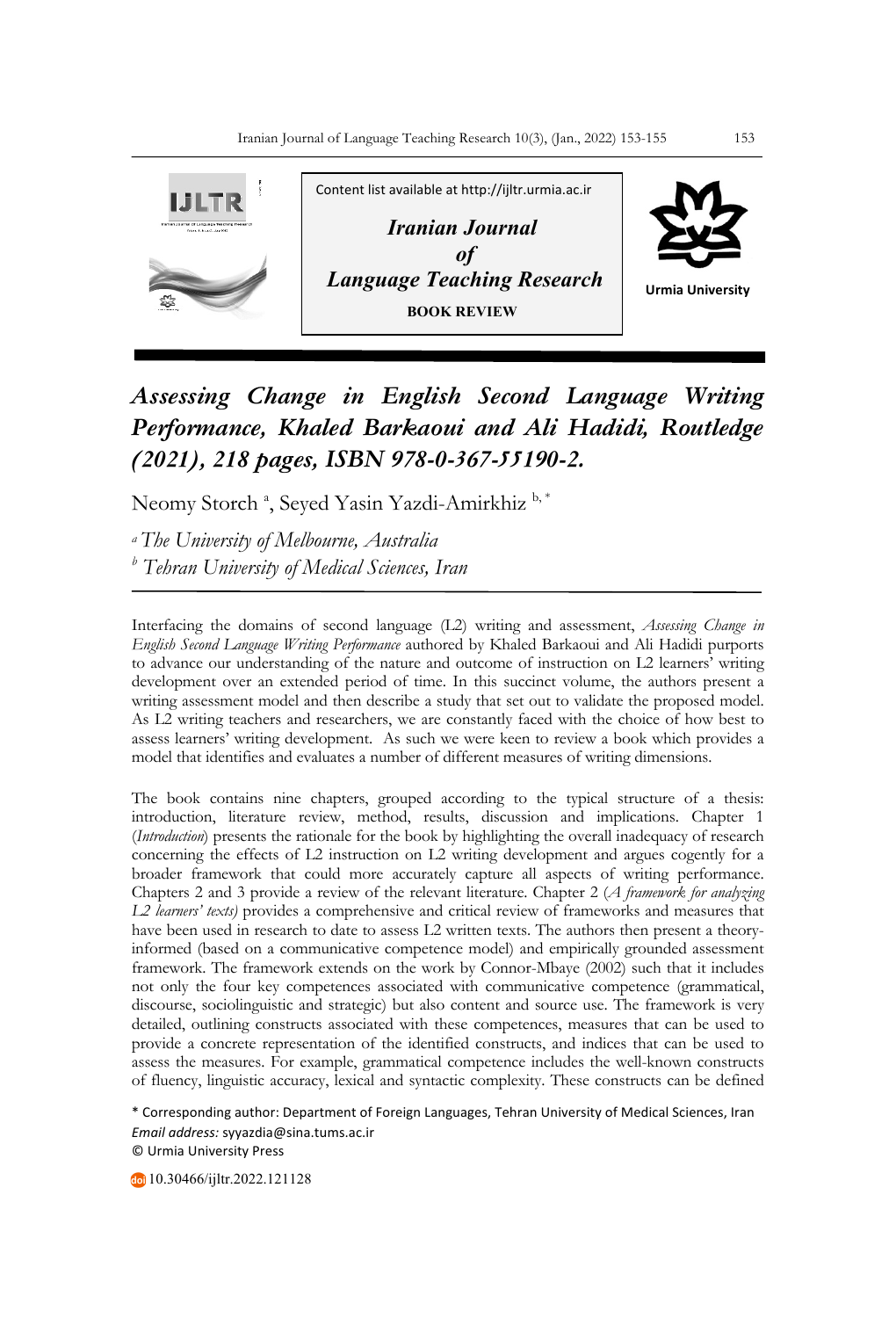by a range of measures (e.g., text length, error incidence, lexical variation, structural variety) and assessed using one or more specific indices (e.g., number of words, error severity, type-token ratios, syntactic similarity). Discourse competence is another construct dealt with in the book. It includes cohesion and coherence, discourse organization as well as argument quality, the latter being perhaps not widely used in research on L2 writing assessment. Measures associated with this construct are both local and global and are assessed via a count of certain features (e.g., connectives) or via the use of a rating scale (e.g., text organization). Another distinguishing feature of this chapter is that it contains an evaluation of these measures and indices, noting not only which measures are contentious but also which indices have been shown to be empirically strong predictors of L2 writing test scores. The authors also provide a useful discussion of the strengths and drawbacks of some of the computer programs that can be used to analyze written texts and suggest that computer analysis be combined with human rating and human coding.

Chapter 3 (*Research on L2 writing development*) reviews the extant longitudinal studies that have investigated L2 learners' writing development and the effects of instruction on this development. As the authors correctly point out, this body of research is not only relatively small but also most of the studies have tended to be cross-sectional, comparing L2 learners' essay scores and/or writing features (predominantly related to language use) at a single point in time. They also note that previous longitudinal studies have examined only the changes in test scores or the effect of instruction on L2 writing test scores. The authors thus call for longitudinal studies which could shed light on the nature, process, and duration of key aspects of L2 writing development over time.

The next four chapters (Chapters  $4 - 8$ ) focus on the validation of the proposed framework. Chapter 4 (*Method)* describes the data set used in this study and explains in detail the methods and various steps and procedures adopted in the study to analyze the essays. It should be noted that the data set was not collected by the authors but comes from a longitudinal study by Ling et al., (2014), who compared English language learners writing before and after a nine-month period of language instruction. The fairly large data set comprised texts written by 85 Chinese EFL learners at different levels of English proficiency who completed two writing tasks: a TOEFLiBT independent essay and an integrated essay (however, not all the students completed both tasks). The essays were analyzed using a combination of computer analysis (e.g., Syntactic Complexity Analyzer, Criterion), manual coding (e.g., for text organization), and human rating (e.g., examining source use in the integrated essays). Some features of the essays were analyzed by only using computer programs such as *L2 Syntactic Complexity Analyser* (e.g., syntactic complexity), *Coh-Metrix* (e.g., syntactic complexity, cohesion and coherence) or *Criterion* (e.g., linguistics accuracy, text organization). Other features were analyzed by using both computer analysis and human rating (e.g., linguistic accuracy, text organization) or by a combination of computer analysis, manual coding, and human rating (e.g., examining source use for the integrated essays). What stands out in this chapter is not only the rich array of indices and tools used to analyze the essays but also the rigorous approach taken to ensure the reliability of the analysis.

Chapters 5 to 8 provide a very detailed account of the study's findings. They report on the changes that were found in the linguistic and discourse features of the learners' writing on the exact same writing tasks (i.e., *TOEFL-iBT* independent and integrated writing tasks) after a ninemonth period of English language instruction. Each chapter reports on specific changes as indicated in the chapter titles: Chapter 5 (*Changes in grammatical aspects*), Chapter 6 (*Changes in discourse aspects*), Chapter 7 (*Changes in sociolinguistic and strategic aspects*) and finally Chapter 8 (*Changes in content and source use*). Overall, a comparison of the scores before and after the period of instruction revealed that the learners' essays improved over time on most of these aspects of writing. Improvement was most noticeable on the independent essays than the integrated essays. Furthermore, and unlike what has generally been reported in previous studies (e.g., Knoch,